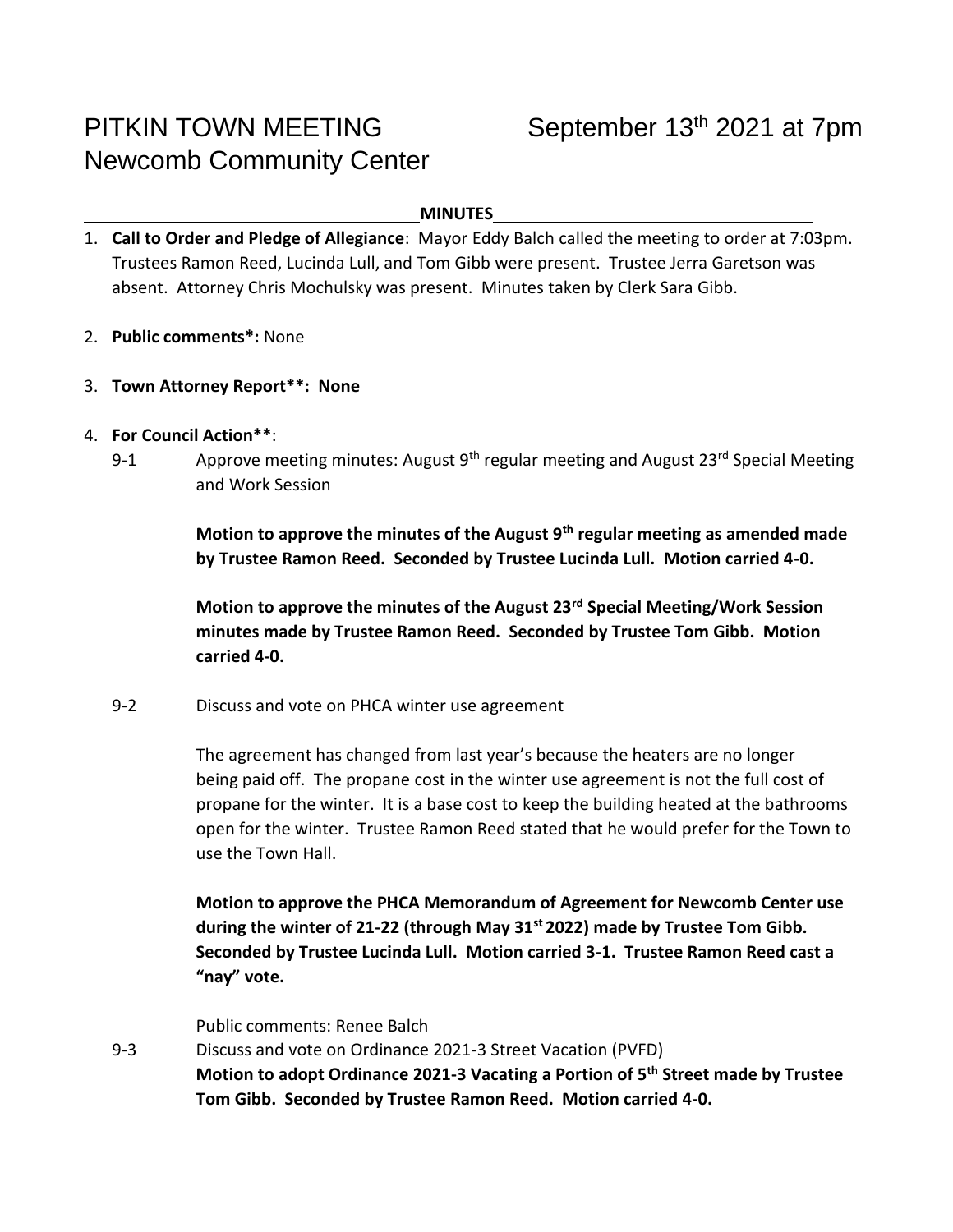The Town is allowed to partially vacate the width of the street in order to allow the PVFD to take ownership of 65 feet of vacated street (upon which the firehouse now sits). Trustee Tom Gibb stated that he is glad that the Town Board has accomplished this [vacation].

Public comments: Chris Nasso,

### 9-4 Discuss and vote on Town of Pitkin Snow Removal Policy

The Snow Plowing policy draft was discussed and updated. Mayor Eddy Balch stated that per a discussion with Marlene Crosby, the County will have a discussion with the Town mid-September regarding what the County is willing to plow. Mayor Eddy Balch reported that Marlene Crosby clarified some points of the agreement with Mt. Crested Butte, which was a point of discussion at the 8/23/2021 work session. The *minimum* payment to the County from Mt. CB is \$25,000 per year. There was discussion regarding the history of the Town's IGAs with the County.

Trustee Ramon Reed agreed to participate in a committee to negotiate with the County (Marlene, County Commissioners) for plowing. Trustee Reed will contact Marlene and set up a meeting. Mayor Eddy Balch stated that when Trustee Ramon Reed meets with Marlene, he should request that the County plow every winter resident, which is the desire of the Board.

Trustee Tom Gibb stated that a certain level of self-reliance may be required if the resources are not available to be obtained.

Public comments: Jake Schellenberg, Pete Olson, Chris Nasso

9-5 Review treasurer's report; Vote to approve September 2021 disbursements

Motion to approve September 2021 disbursements made by Trustee Lucinda Lull. Seconded by Trustee Ramon Reed. Motion carried 4-0.

### **Updates**/**Planning/Discussion\*\***:

• Discuss Zoning Code revisions

Work session will be scheduled

• Discuss updates on a new park area in the Town of Pitkin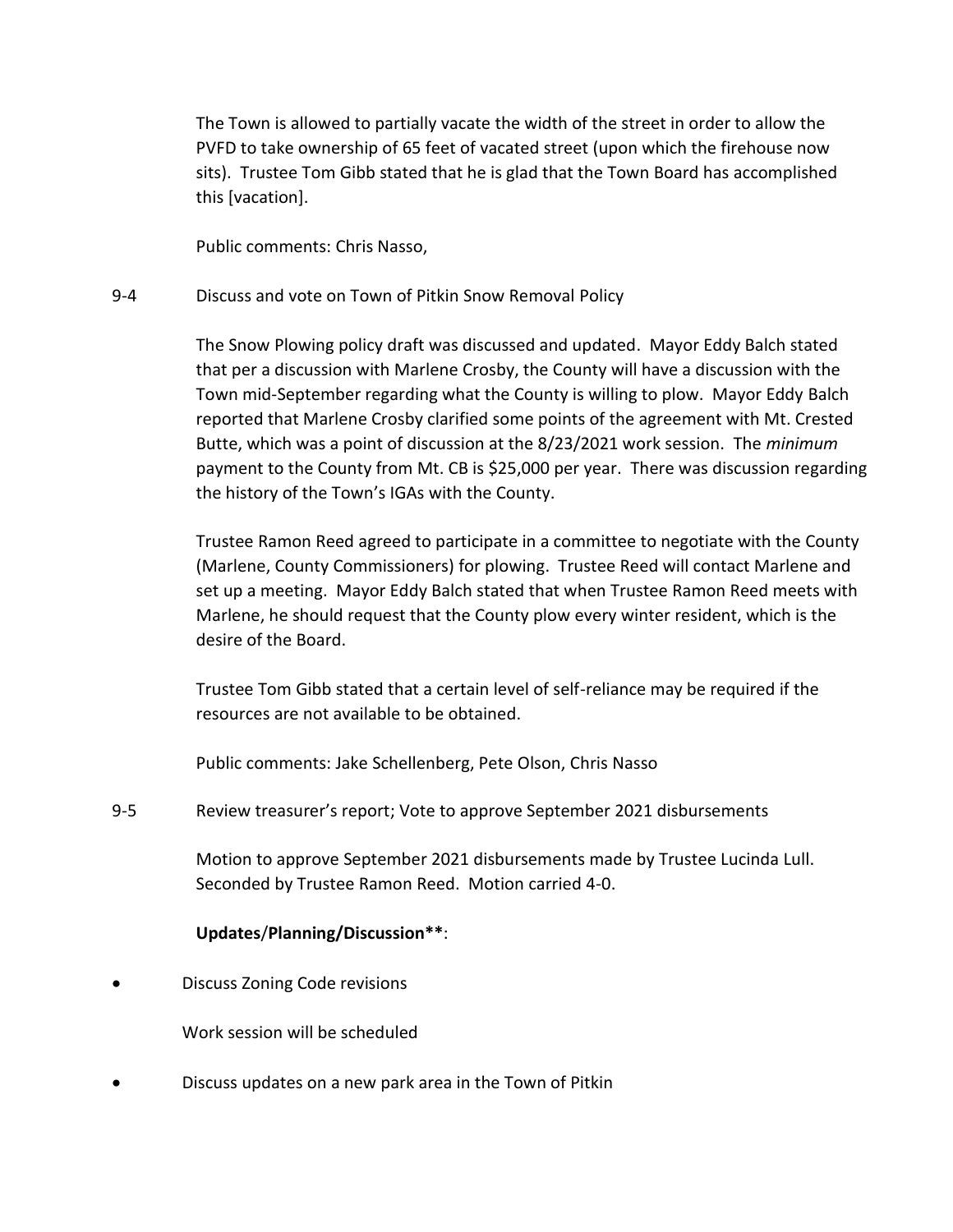Sara Gibb reported that she has reached out to discuss alternative locations with a constituent but has not heard back on the proposed locations. The Town received a partial copy of the report on the delineation that was completed for the 7 acres downstream. Trustee Tom Gibb stated that the Town already has a playground and this will not be a playground. Attorney Mochulsky stated that the street can be used for park purposes without being vacated. It can be built upon while it is being held in trust. The Town may pass a resolution stating that the area can be used as a temporary park until it needs to be used for street purposes.

Attorney Chris Mochulsky to draft a Resolution

Public comments: Chris Nasso, Suzy Metzler, Rodger Lull

Set work sessions and discuss future agenda items

Monday September 27<sup>th</sup> (Budget)

#### 5. **Reports\*\***:

- Town Mayor Mayor Eddy Balch had a discussion with resident Dave Gerber regarding the proposed park.
- Town Clerk Sara Gibb has reached out to CIRSA to obtain premium quotes with various levels of deductible. Still in process of opening a new bank account.
- Building Inspector Tom Gibb (interim) no report
- Sanitarian vacant
- Fire Department Rand Makowski no report Please see written report for the following:
- Zoning Board Jesse James Garetson
- Cemetery Mark Rossmiller
- Environmental Health Cyndi Wick
- Streets Jesse James Garetson
- Ditches Vacant
- Town Hall Garry Winget
- Parks and Rec Sara Lamar

## 9. **Adjourn: Motion to adjourn made by Trustee Lucinda Lull. Seconded by Trustee Tom Gibb. Motion carried 4-0. Meeting adjourned at 8:56pm**

The next regularly scheduled meeting will be held **Monday, October 11th** at 7:00PM. Council meetings are scheduled to adjourn at 9:00PM. At the council's discretion agenda item(s) not addressed by this time will be tabled until the next regular meeting. Approved minutes, ordinances, resolutions, agendas, and other Town of Pitkin public notices can be found at https://townofpitkin.colorado.gov